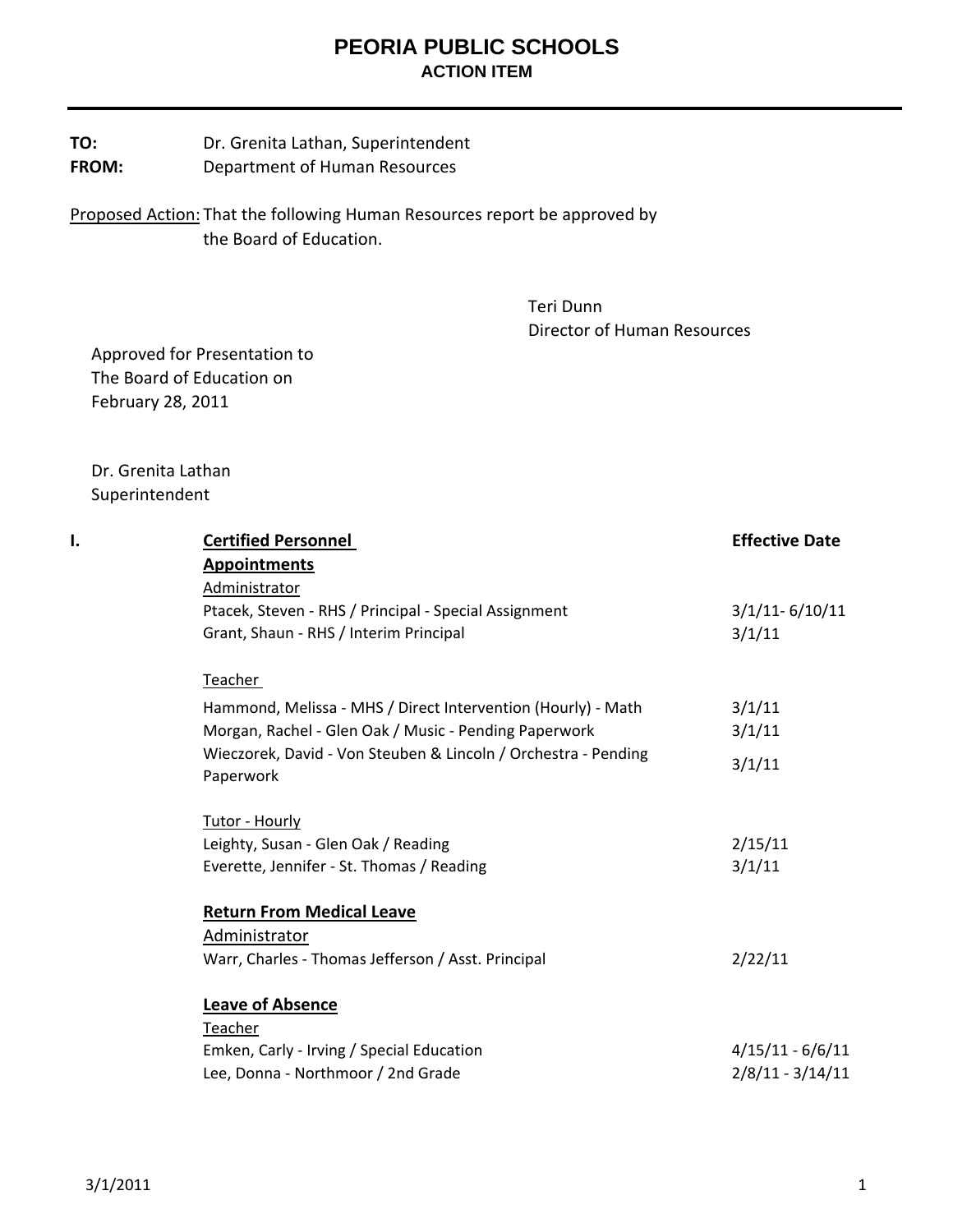|    | <b>Retirements</b>                                                   |                       |
|----|----------------------------------------------------------------------|-----------------------|
|    | Cushing, Jane - Principal / Franklin                                 | 6/30/14               |
|    | Orendorff, Karen - Principal / Jamieson                              | 6/30/11               |
|    | Mitts, Nikki - Psychologist / Richwoods                              | 6/30/11               |
|    | Teacher                                                              |                       |
|    | Lininger, William - Greeley / Special Education                      | 6/30/15               |
|    | Wilson, Cheryl - Lincoln / Language Arts                             | 6/30/15               |
|    | Brown, Gretchen - Glen Oak / 6th Grade                               | 6/30/15               |
|    | Locher, Kathy - Jamieson / Special Education                         | 6/30/14               |
|    | Rynearson, Mary - Lindbergh / 8th Grade                              | 6/30/15               |
|    | Simmons, Kathi - Jamieson / Special Education                        | 7/8/14                |
|    | McCauley, Lawrence - Kellar / Physical Education                     | 6/30/15               |
|    | Kenny, Karen - Von Steuben / Special Ed. Teacher                     | 6/30/15               |
|    | Scaab, Carol - Peoria Alternative / Special Education                | 8/21/15               |
|    | Hipes, Vanessa - Charter Oak / 4th Grade                             | 6/30/15               |
|    | Mary Durbin - Mathematics / PHS - (Early Retirement Option)          | 6/30/11               |
|    | Donlan, Karen - Teacher / Peoria High                                | 6/30/11               |
|    | O'Neill, Rosemary - Teacher / Peoria High                            | 6/30/11               |
|    | <b>Resignations</b>                                                  |                       |
|    | Administrator                                                        |                       |
|    | Ptacek, Steven - from Principal / RHS                                | 3/1/11                |
|    | - from employment with District                                      | 6/10/11               |
|    | Teacher                                                              |                       |
|    | Pettinger, Ann Marie                                                 | 6/14/11               |
| П. | <b>Non-Certified Personnel</b>                                       | <b>Effective Date</b> |
|    | <b>Appointments</b>                                                  |                       |
|    | Dixon, Daphne - Secretary / Pending Paperwork                        | 03/01/11              |
|    | Mack, Tanya - Payroll Specialist / Admin.                            | 4/26/11               |
|    | Cafeteria                                                            |                       |
|    | Christianson, Tina - Cafeteria Sub / All Schools - Pending Paperwork | 3/1/11                |
|    | Davis, Gladis - Cafeteria Sub / All Schools                          | 3/1/11                |
|    | Deiss, Barbara - Cafeteria Sub / All Schools - Pending Paperwork     | 3/1/11                |
|    | Coaches                                                              |                       |
|    | Miller, Robert - PHS / Girl's Head Soccer                            | 3/1/11                |
|    | Job Coach                                                            |                       |
|    | Ford, Brittney                                                       | 3/1/11                |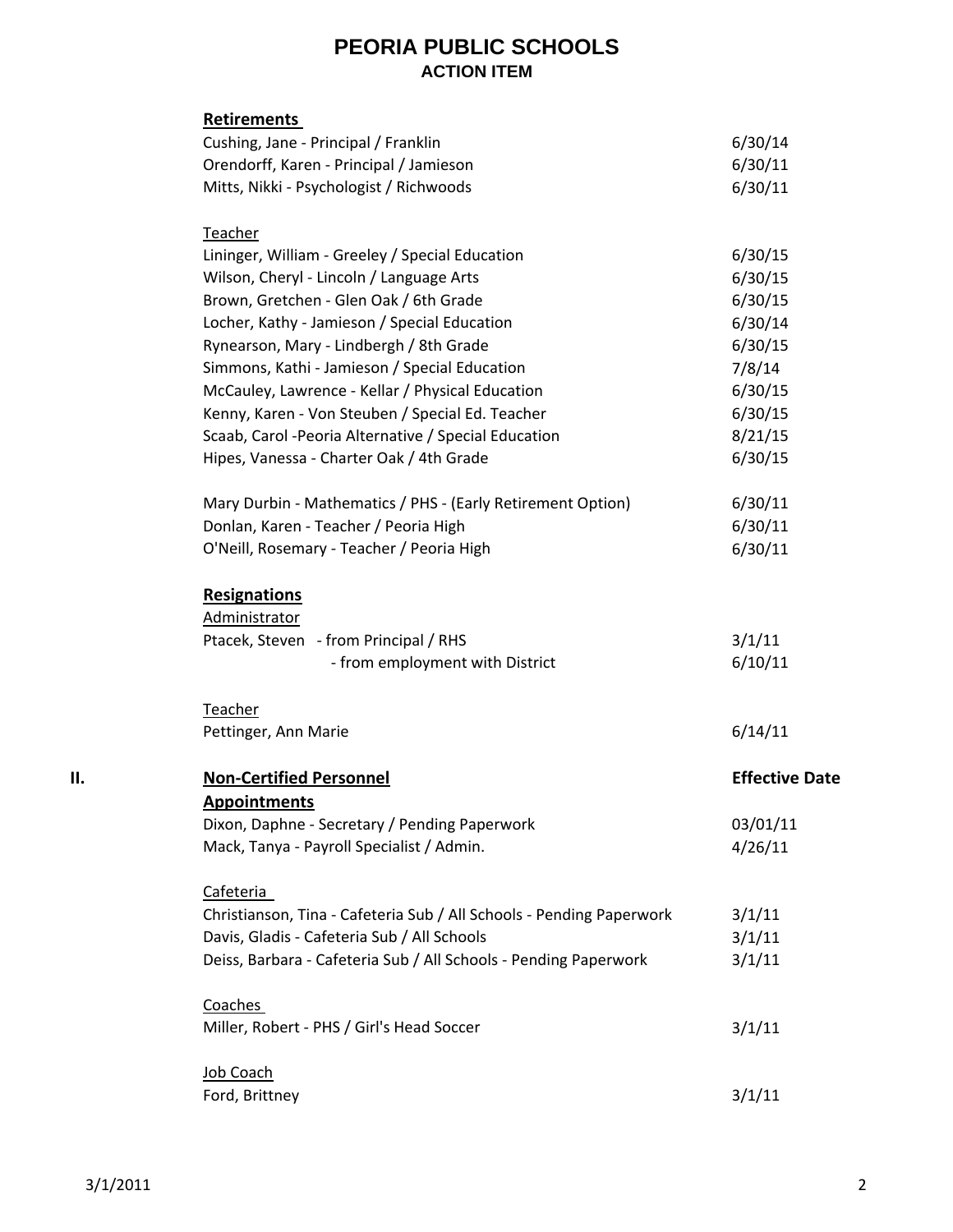| Teacher Aide<br>Kost, Katie - Thomas Jefferson                               | 3/1/11              |
|------------------------------------------------------------------------------|---------------------|
| <b>Paid Administrative Leave</b>                                             |                     |
| <b>Buildings &amp; Grounds</b><br>Budzban, Russell - Director                | $2/15/11 - 2/28/11$ |
| <b>Resignations</b><br>Administrator                                         |                     |
| Budzban, Russell - Director                                                  | 3/1/11              |
| Cafeteria<br>Page, Rachel - Substitute                                       | 2/22/11             |
| Job Coach<br>Karen Preyer                                                    | 1/6/11              |
| <b>Retirement</b><br>Clerk                                                   |                     |
| Todd, Gloria - Knoxville Center                                              | 6/17/11             |
| <b>Leave of Absence</b>                                                      |                     |
| <b>Teacher Aide</b><br>Marfell, Jennifer - Jamieson                          | $1/3/11 - 2/25/11$  |
| <b>Clerk</b>                                                                 |                     |
| McNulty, Janice - Woodrow Wilson                                             | 3/1/11              |
| <b>Transportation</b>                                                        |                     |
| Gulley, Mary B - Monitor                                                     | 2/27/11             |
| <b>Transfers</b><br>Cafeteria                                                |                     |
| Lowmack, Towanda - Cafeteria Substitute / ELLRA - Calvin Coolidge            | 3/1/11              |
| Sommerville, Tonya - Transportation to Cafeteria Substitute / All<br>Schools | 2/16/11             |
| <b>Rescinded Previous Employment Offer</b>                                   |                     |
| Transportation                                                               |                     |
| Gaston, David - Driver                                                       | 12/18/10            |
| Capps, Virginia - Driver                                                     | 2/15/11             |
| Clark, Arwon - Driver                                                        | 2/15/11             |
| Collins, Devena - Driver                                                     | 2/15/11             |
| Parker, Diane - Driver                                                       | 2/15/11             |
| Gordon, Alphonzo - Driver                                                    | 2/18/11             |
| Thompson, JoAngela - Monitor                                                 | 2/22/11             |